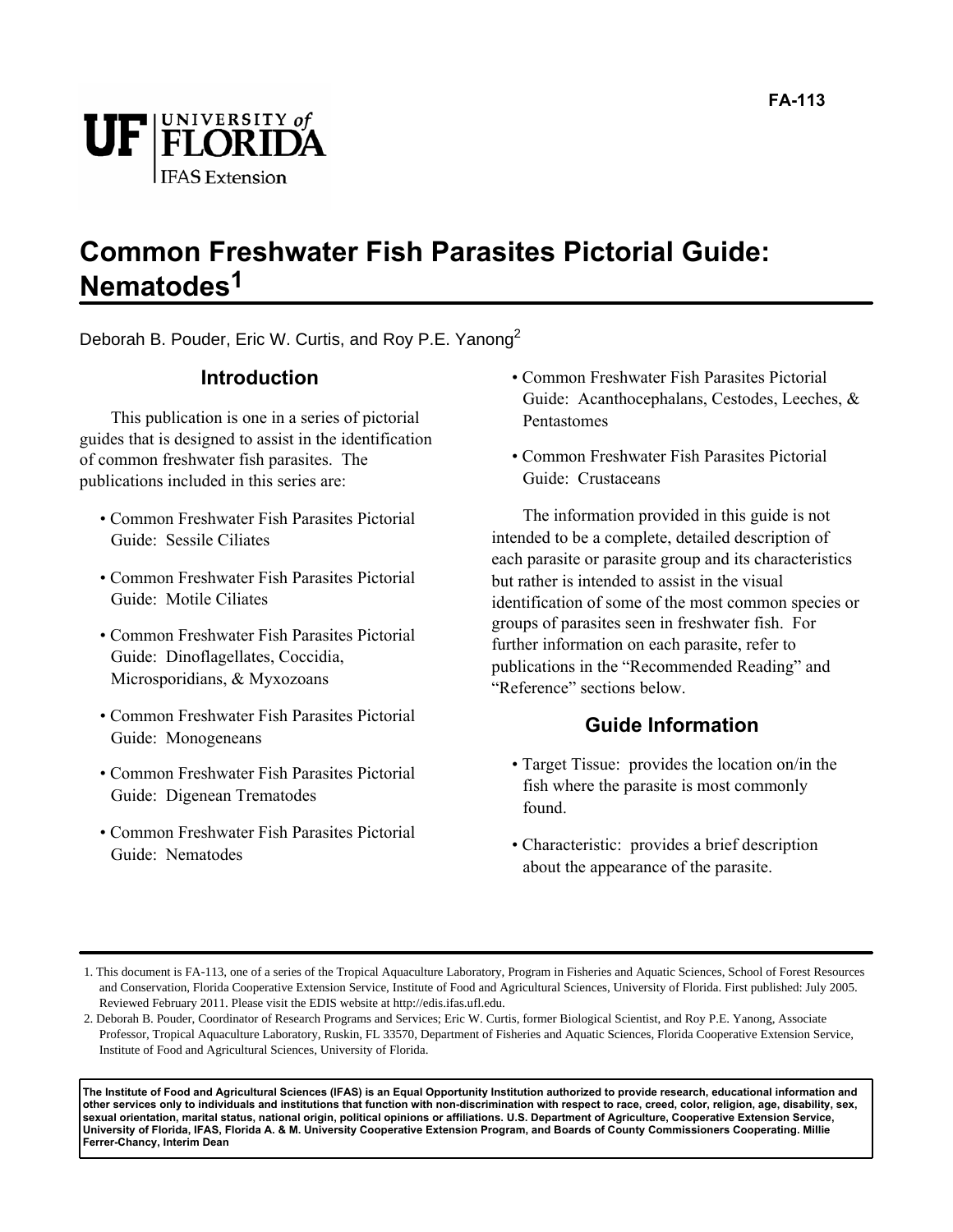- Size: provides the size or size range of the parasite.  $(1 \text{ µm} = 0.001 \text{ mm} = 0.0001 \text{ cm})$  ( $\text{µm}$ )  $=$  micron or micrometer; mm  $=$  millimeter; cm  $=$ centimeter)
- Movement: provides the type of movement, if any, of the parasite.
- Note: provides a brief comment of interest about the parasite.

#### **Printing Tips**

For the best results as a pictorial guide, print this document in color on photo quality paper at a photo or "best" setting.

#### **Acknowledgements**

The authors thank Jennifer Matysczak for the photographs she contributed to this publication.

#### **Recommended Reading**

SRAC Publication No. 410 Calculating Treatments for Ponds and Tanks. Southern Regional Aquaculture Center. http://srac.tamu.edu/410fs.pdf

SRAC Publication No. 475 Proliferative Gill Disease (Hamburger Gill Disease). Southern Regional Aquaculture Center. http://srac.tamu.edu/475fs.pdf

SRAC Publication No. 4701 Protozoan Parasites. Southern Regional Aquaculture Center. http://srac.tamu.edu/4701fs.pdf

UF/IFAS Circular 91 Nematode (Roundworm) Infections in Fish. http://edis.ifas.ufl.edu/FA091

UF/IFAS Circular 120 Fish Health Management Considerations in Recirculating Aquaculture Systems - Part 1: Introduction and General Principles. http://edis.ifas.ufl.edu/FA099

UF/IFAS Circular 121 Fish Health Management Considerations in Recirculating Aquaculture Systems - Part 2: Pathogens. http://edis.ifas.ufl.edu/FA100

UF/IFAS Circular 122 Fish Health Management Considerations in Recirculating Aquaculture Systems - Part 3: General Recommendations and Problem Solving Approaches. http://edis.ifas.ufl.edu/FA101

UF/IFAS Circular 716 Introduction to Freshwater Fish Parasites. http://edis.ifas.ufl.edu/FA041

UF/IFAS Circular 919 Stress--It's Role in Fish Disease. http://edis.ifas.ufl.edu/FA005

UF/IFAS Circular 920 *Ichthyophthirius multifiliis* (White Spot) Infections in Fish. http://edis.ifas.ufl.edu/FA006

UF/IFAS Circular 921 Introduction to Fish Health Management. http://edis.ifas.ufl.edu/FA004

UF/IFAS Fact Sheet FA-13 Use of Copper in Freshwater Aquaculture and Farm Ponds. http://edis.ifas.ufl.edu/FA008

UF/IFAS Fact Sheet FA-23 The Use of Potassium Permanganate in Fish Ponds. http://edis.ifas.ufl.edu/FA032

UF/IFAS Fact Sheet FA-28 Monogenean Parasites of Fish. http://edis.ifas.ufl.edu/FA033

UF/IFAS Fact Sheet FA-37 Use of Potassium Permanganate to Control External Infections of Ornamental Fish. http://edis.ifas.ufl.edu/FA027

UF/IFAS Fact Sheet FA-55 Submission of Fish for Diagnostic Evaluation. http://edis.ifas.ufl.edu/FA055

UF/IFAS Fact Sheet FA-90 Pentastomid Infections in Fish. http://edis.ifas.ufl.edu/FA090

UF/IFAS Fact Sheet FA-107 Common Freshwater Fish Parasites Pictorial Guide: Sessile Ciliates. http://edis.ifas.ufl.edu/FA107

UF/IFAS Fact Sheet FA-108 Common Freshwater Fish Parasites Pictorial Guide: Motile Ciliates. http://edis.ifas.ufl.edu/FA108

UF/IFAS Fact Sheet FA-109 Common Freshwater Fish Parasites Pictorial Guide: Flagellates. http://edis.ifas.ufl.edu/FA109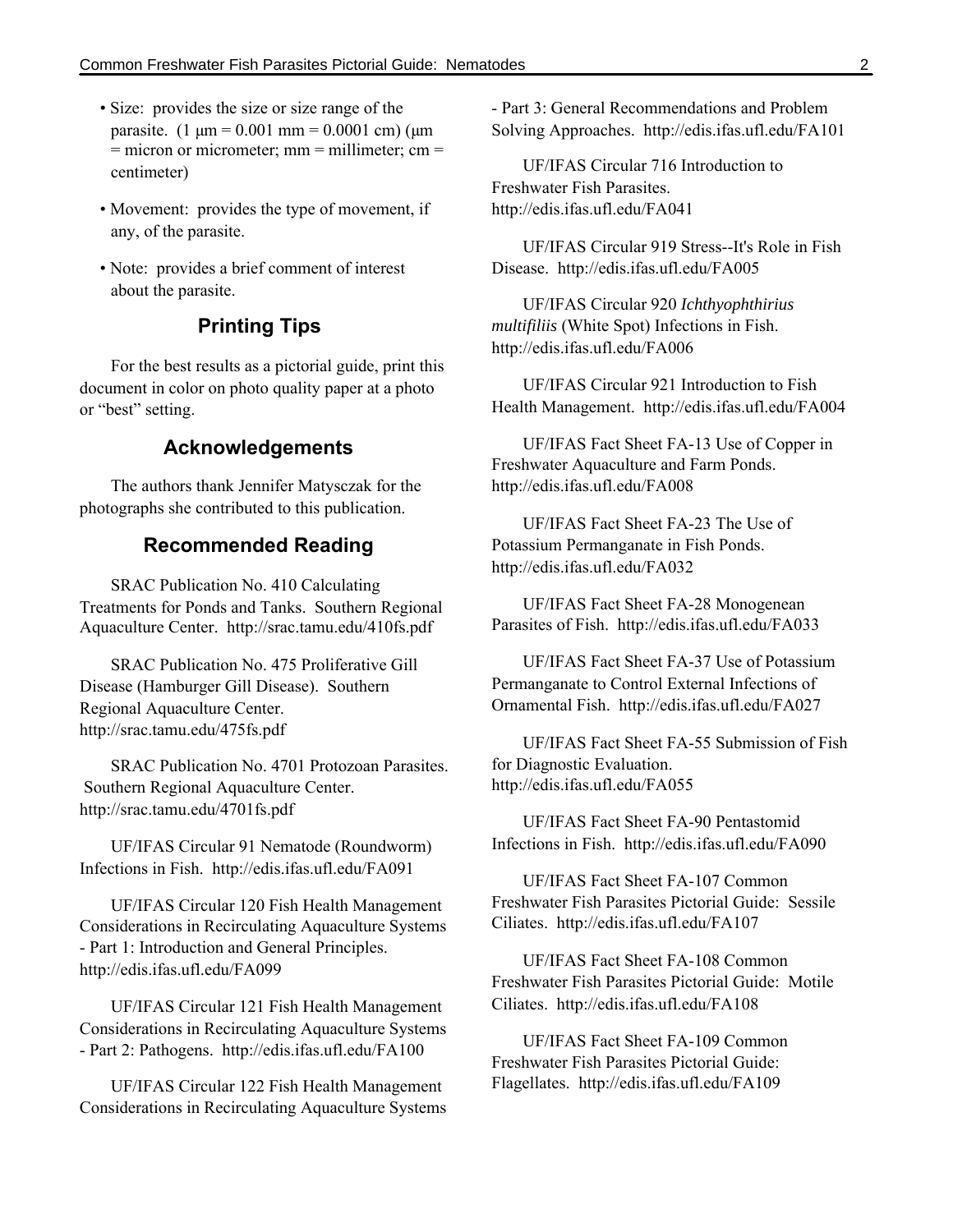UF/IFAS Fact Sheet FA-110 Common Freshwater Fish Parasites Pictorial Guide: Dinoflagellates, Coccidia, Microsporidians, and Myxozoans. http://edis.ifas.ufl.edu/FA110

UF/IFAS Fact Sheet FA-111 Common Freshwater Fish Parasites Pictorial Guide: Monogeneans. http://edis.ifas.ufl.edu/FA111

UF/IFAS Fact Sheet FA-112 Common Freshwater Fish Parasites Pictorial Guide: Digenean Trematodes. http://edis.ifas.ufl.edu/FA112

UF/IFAS Fact Sheet FA-114 Common Freshwater Fish Parasites Pictorial Guide: Acanthocephalans, Cestodes, Leeches, and Pentastomes. http://edis.ifas.ufl.edu/FA114

UF/IFAS Fact Sheet FA-115 Common Freshwater Fish Parasites Pictorial Guide: Crustaceans. http://edis.ifas.ufl.edu/FA115

UF/IFAS Fact Sheet VM-67 Management of Hexamita in Ornamental Cichlids. http://edis.ifas.ufl.edu/VM053

UF/IFAS Fact Sheet VM-77 Use of Formalin to Control Fish Parasites. http://edis.ifas.ufl.edu/VM061

UF/IFAS Fact Sheet VM-78 Bath Treatment for Sick Fish. http://edis.ifas.ufl.edu/VM037

UF/IFAS Fact Sheet VM-85 "Red Sore Disease" in Game Fish. http://edis.ifas.ufl.edu/VM059

UF/IFAS Fact Sheet VM-86 Use of Salt in Aquaculture. http://edis.ifas.ufl.edu/VM007

UF/IFAS Fact Sheet VM-87 Sanitation Practices for Aquaculture Facilities. http://edis.ifas.ufl.edu/AE081

UF/IFAS Fact Sheet VM-104 *Cryptobia iubilans* in Cichlids. http://edis.ifas.ufl.edu/VM077

#### **References**

Bergmann, G.T. and P.J. Motta. 2004. Infection by anisakid nematodes *Contracaecum* spp. in the Mayan cichlid fish *'Cichlasoma* (*Nandopsis*)' *urophthalmus* (Günther 1862). Journal of Parasitology 90(2):405-407.

Hoffman, G.L. 1999. Parasites of North American freshwater fishes. Cornell University Press, Ithaca, NY.

Lewbart, G.A. 1998. Self-assessment color review of ornamental fish. Iowa State University Press, Ames, Iowa.

Longshaw, M. and S.W. Feist. 2001. Parasitic diseases. Pages 167-183 in W.H. Wildgoose, editor. BSAVA manual of ornamental fish, second edition. British Small Animal Veterinary Association, Gloucester, England.

Moravec, F. 1983. Some remarks on the biology of *Capillaria pterophylli* Heinze, 1993. Folia Parasitologica (Praha) 30:129-130.

Noga, E.J. 1996. Fish disease: diagnosis and treatment. Mosby-Yearbook, Inc., St. Louis, MO.

Roberts, R.J., editor. 1989. Fish pathology, 2nd edition. Bailliere Tindall, London.

Stoskopf, M.K. 1993. Fish medicine. W.B. Saunders Company, Philadelphia, PA.

Woo, P.T.K., editor. 1995. Fish diseases and disorders, volume 1: protozoan and metazoan infections. CAB International, Wallingford, United Kingdom.